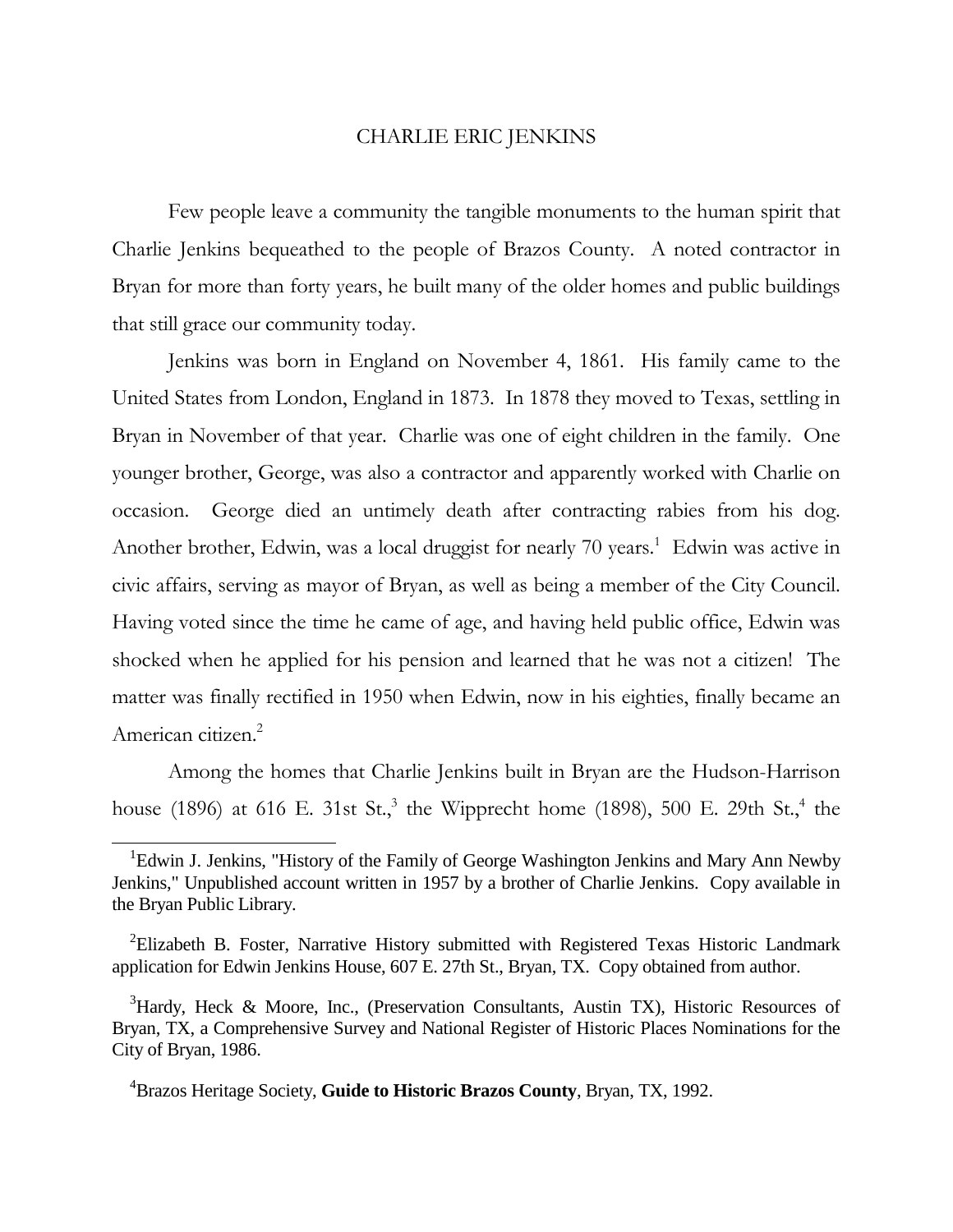Edge-DuPuy house (190l) at 508 E. 30th, and the home he built in 1892 for his brother, Edwin, at 607 E. 27th St.<sup>5</sup> All of these homes are Victorian in style and remarkable for their craftsmanship. The records do not indicate that an architect was used on any of these projects. The similarity of some of the features in these homes, in particular an amazing use of natural lighting, leads one to the conclusion that Jenkins may have done as much design work as he did actual building. In 1890 Charlie built a house on E. 25th St. for himself and his bride, Julia Lula Birdwell. In 1956 this house was moved to 1400 E. 21st St.<sup>6</sup> Although the house is in need of repair, Jenkins' artistic sensibility is still in evidence if you look past the peeling paint to the decorative details. Elements such as turned wood posts, jigsawn detailing and brackets, and spindlework attest to the care taken in building this family home.

 Charlie's versatility is evident in his ability to build homes of many different styles. In addition to the structures mentioned above, he built Texas vernacular architecture for Charles Nitch at 704 E. 29th St. in  $1890$ ,<sup>7</sup> Neoclassical Revival on a grand scale for Mrs. Onah W. Astin at 600 E. 29th in 1901,<sup>8</sup> a graceful Queen Anne for John A. Moore at 60l E. 30th in 1902, $^9$  American Foursquare for A.W. Wilkerson at 614 E. 29th in 1912,<sup>10</sup> and a brick bungalow for J.M. Gordon at 615 E. 31st in 1925.<sup>11</sup>

 $\mu$ <sup>7</sup>Hardy, Heck & Moore.

-

8 Jenkins, Family History.

<sup>10</sup>Hardy, Heck & Moore; Brundidge, p. 383; and Narrative History submitted with

<sup>5</sup>Glenna F. Brundidge, (ed.) **Rich Past, Bright Future: Brazos County History**, Bryan, Texas, Family History Foundation, 1986 pp. 363, 367; and Narrative History, Edwin Jenkins House.

<sup>&</sup>lt;sup>6</sup>Interview, April 10, 1991, with Julia Graham Bobbitt, the subject's eldest grandchild. She is the person who sold the house to be moved from its original site. Interviewed by author for purpose of obtaining information about her grandfather. Documentation in author's possession.

<sup>9</sup>Records of the Parker Lumber Co., currently in private hands; Brazos Heritage Society, **Guide to Historic Brazos County**, Bryan, TX, 1992; and Interview, May 18, 1992, Ruby Jenkins, the subject's daughter-in-law.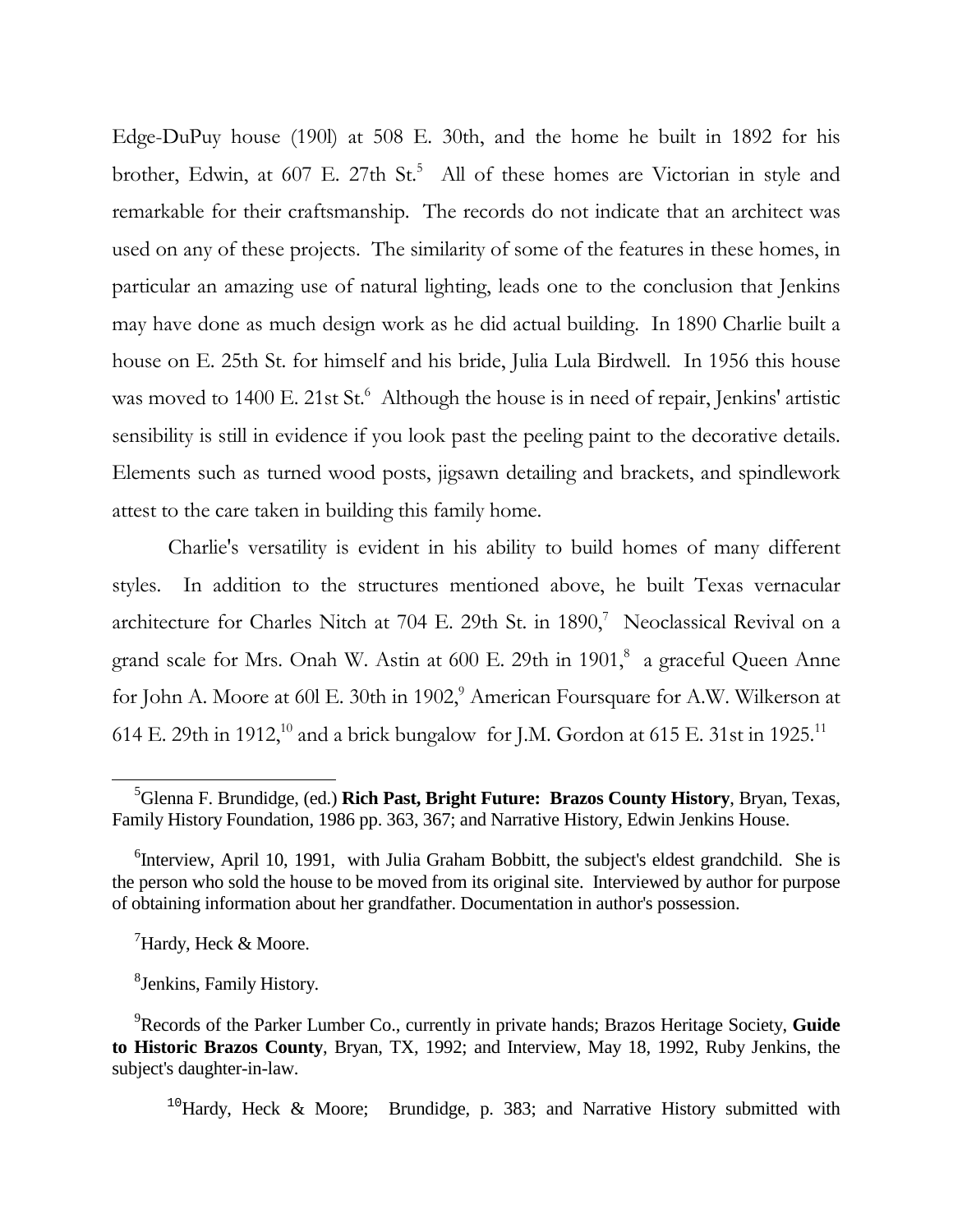Jenkins must have taken justifiable pride in his work, for in one of these houses it has been discovered that he signed and dated the wooden walls in the kitchen before they were covered with wallpaper.<sup>12</sup> At a minimum this suggests his willingness to take credit and responsibility for his work. Perhaps he also knew that these houses would be standing long after his demise and that someday we would want to know more about their origins.

In 1912 Jenkins began construction of St. Andrew's Episcopal Church.<sup>13</sup> The church is constructed of brick, stone, and concrete. It took two years to build and still stands at the corner of W. 26th and S. Parker. When one of the church towers was struck by lightning in 1938, Jenkins came to the rescue with some of the special metal shingles he had saved for 26 years. Fortunately, he had a sufficient quantity to completely repair the damage.<sup>14</sup>

 Service to the community was an important part of Jenkins life. He served as secretary to the Board of Stewards of the Methodist Church for approximately thirty years. Jenkins helped organize and administer the Bryan Fire Department and served that organization in numerous capacities for 53 years, including many years as its chief. Later in life, Jenkins served as the Plumbing and Building Inspector for the City of Bryan. He died in 1943, only a few weeks after having retired from that position.<sup>15</sup>

Registered Texas Historic Landmark application for A.W. Wilkerson House, 614 East 29th St., Bryan, TX.

<sup>11</sup> Jenkins, Family History.

 $12$ This is the Wilkerson House, which belongs to the author. The board he signed is in the possession of the author.

<sup>13</sup> Jenkins, Family History; Brundidge, p. 146, 386, and Narrative History submitted with Registered Texas Historic Landmark application for St. Andrew's Church. 217 W. 26th St., Bryan, TX.

 $14$ Brundidge, p. 146.

<u>.</u>

<sup>15</sup>Jenkins, Family History; **Bryan Daily Eagle**, October 26, 1943.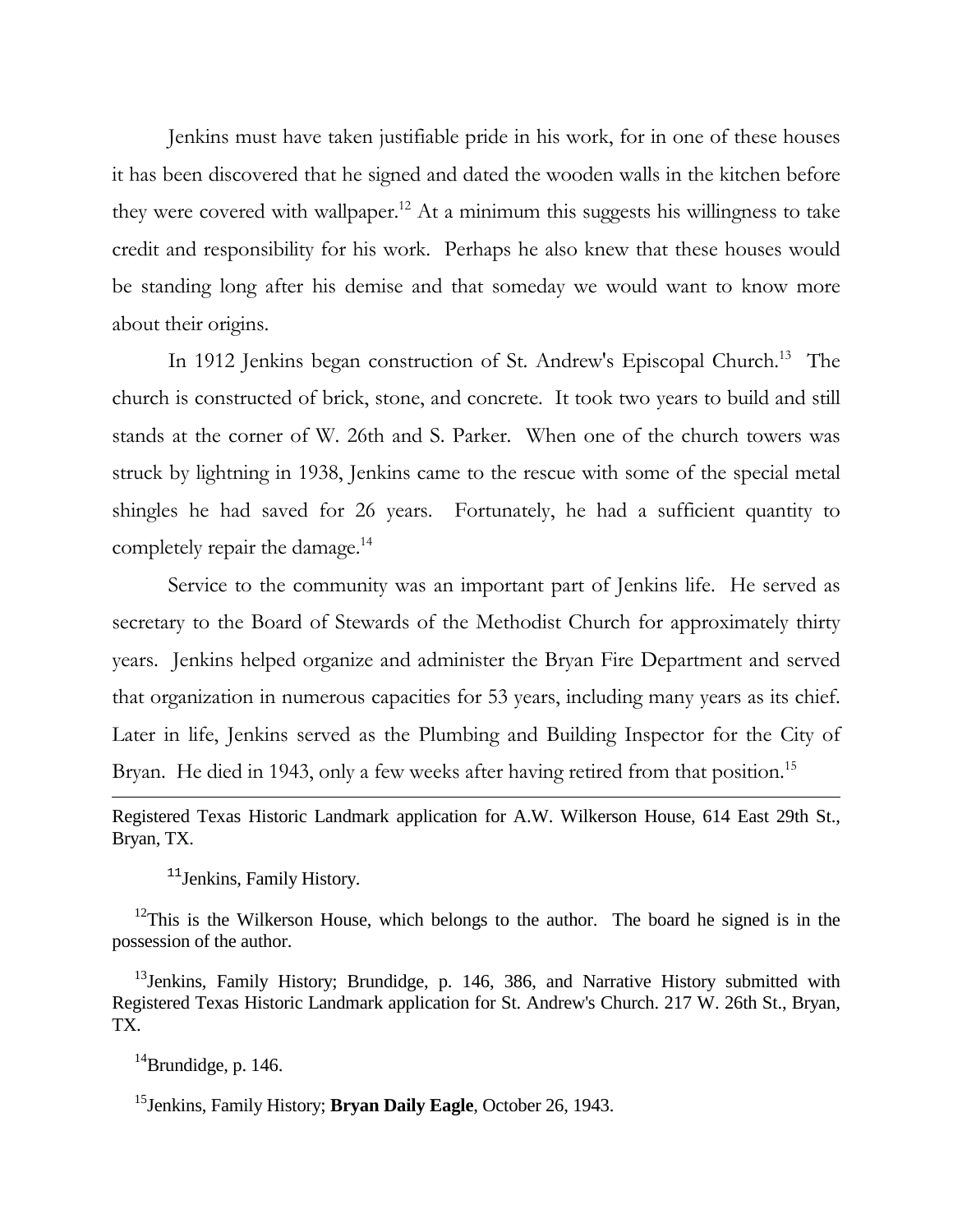When he died on October 26, 1943, Jenkins' obituary ran on the front page of the Bryan Daily Eagle. In it he was referred to as a "well-known and highly esteemed" citizen. When you look at the community assets he left all of us, there is no doubt his buildings were as solid and inspiring as his reputation.

Written by: Colleen Jennings Batchelor Bryan, TX 77803 1982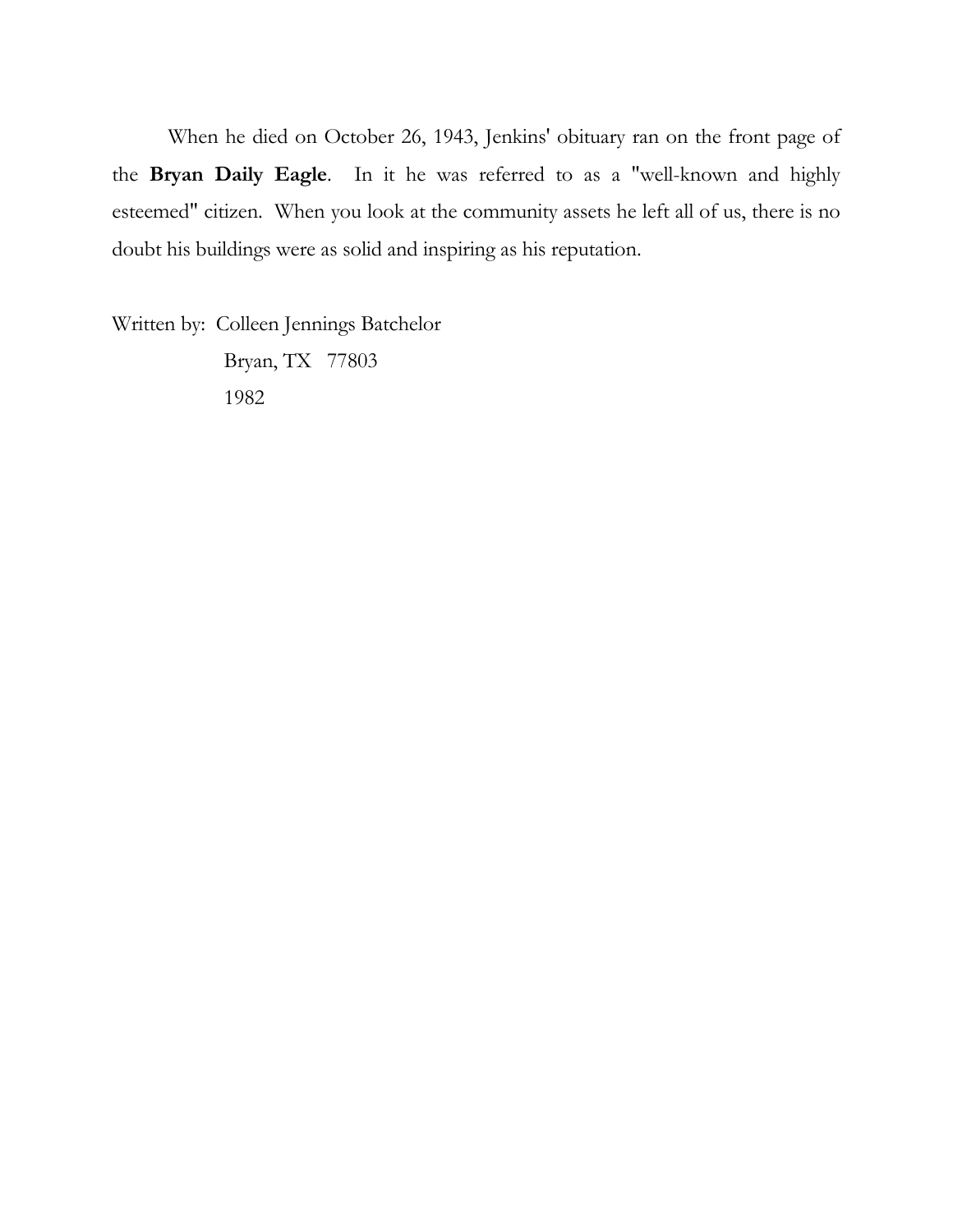## APPENDIX

## Supplemental List of Charlie Jenkins Structures

W.B. Roman, Sr. House -- 802 E. 24th St.<sup>16</sup>

W.B. Roman, II House -- 800 E. 24th St.<sup>17</sup>

McMichael-Wilson House -- 712 E.30th<sup>18</sup>

Mrs. Sarah Goodman House at 1430 Baker Ave (formerly 105 S. Baker).<sup>19</sup> Mrs. Goodman taught music here.

Sam Cavitt House--709  $E.31st^{20}$ 

West Side School (now the original, central part of Bowie Elementary), 401 W. 26th  $St.<sup>21</sup>$ 

Parker Lumber Company building, 419 N, Main St.<sup>22</sup>

 $^{19}$ Ibid.

-

 $^{20}$ Interview with J. Bobbitt, April 10, 1991, Ibid. Interview with Ruby Jenkins, Ibid.

 $^{21}$ Records of the Parker Lumber Company, Bryan, Texas. Accounts are listed by the name of the contractor and the name of the project, in this case, "C.E. Jenkins -- West Side School."

<sup>22</sup>Records of the Parker Lumber Company.

<sup>&</sup>lt;sup>16</sup>Jenkins, Family History; Interview, May 11, 1992 with Julia Bobbitt by the author on the subject of this history. This home was built for the subject's sister and her husband.

 $17$ Ibid. This house was built for the son of Alice Jenkins Roman and W.B. Roman, Sr.

 $18$ Interview, February 2, 1980 with Julia Bobbitt by Paul Van Riper regarding the subject of this marker application. See also Narrative History attached to Registered Texas Historic Landmark application for the McMichael-Wilson house, 712 E. 30th St, Bryan, TX.